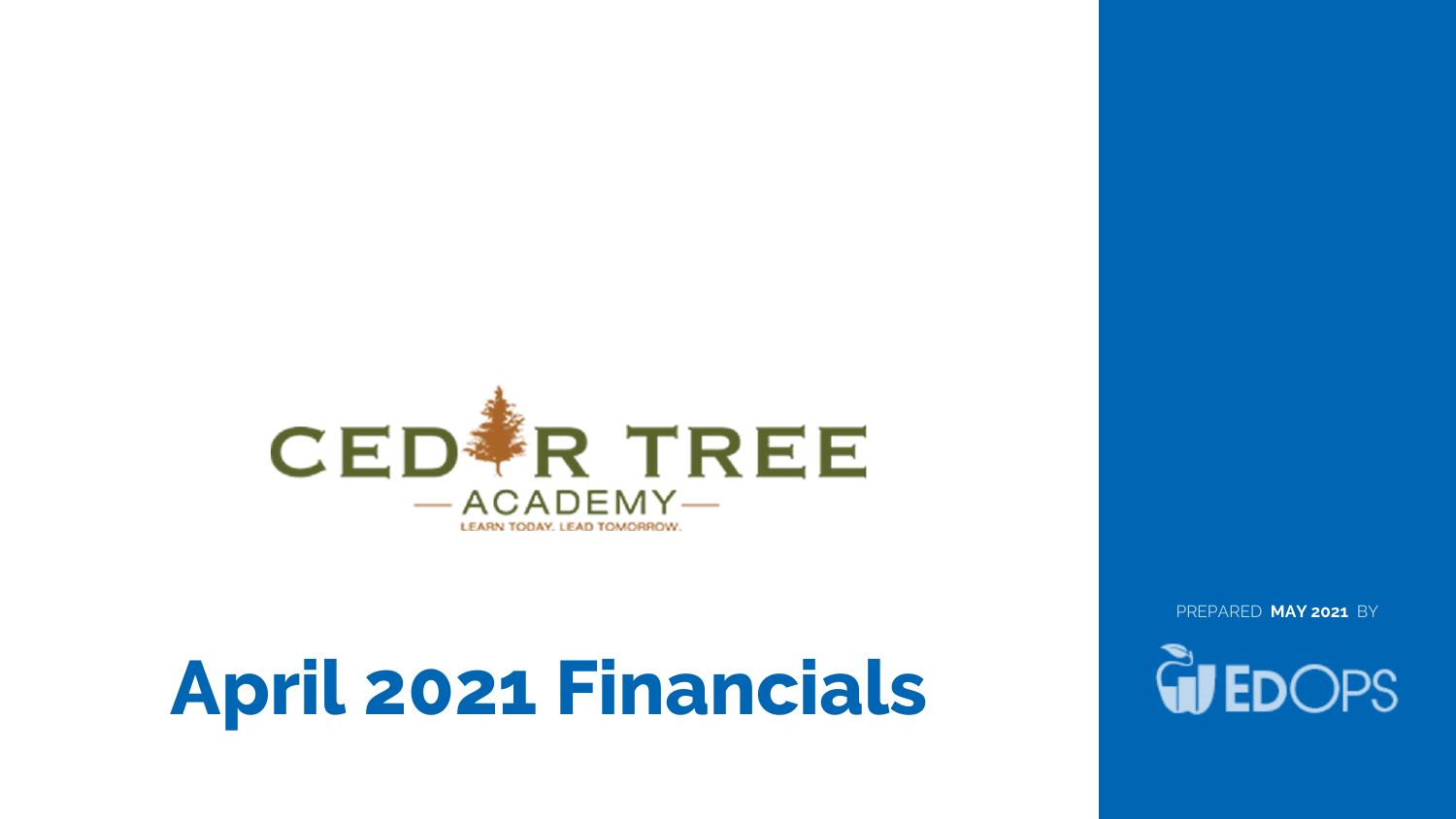## **Contents**



- **Executive Summary**
- **Key Performance Indicators**
- **Local Revenue**
- **Forecast Overview**
- **Cash Forecast**
- **Notable Forecast Variances**
- **Appendix: Financials**

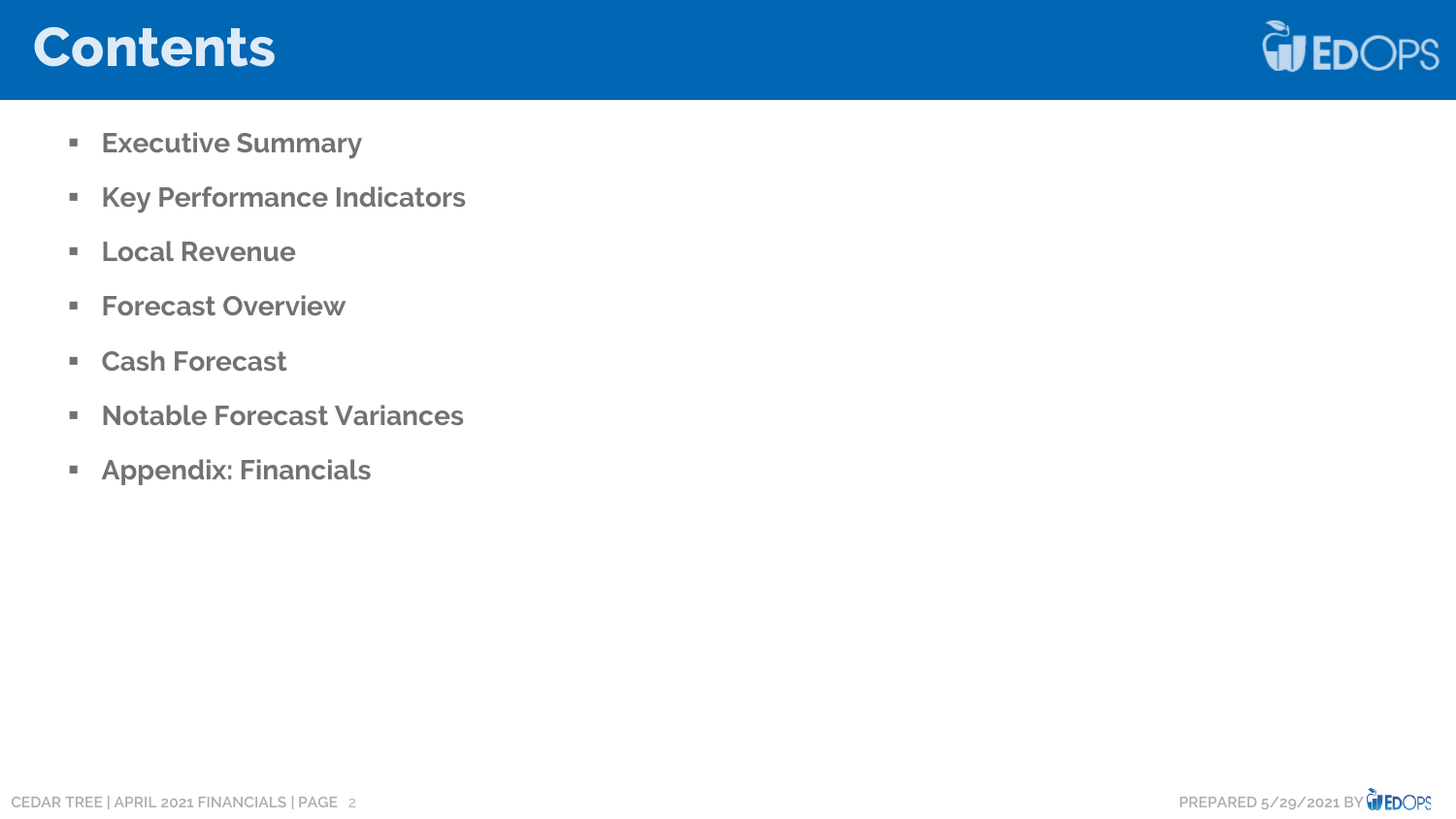## **Executive Summary**



- Our SY20-21 enrollment of 428 students is 3 higher than budgeted. We also enrolled 16 more SpEd level 1 students, 2 more SpEd level 4 students and 57 more At-Risk students than budgeted. This leads to \$479k more per pupil funding than budgeted.
- Our forecasted net income of \$2.38m is \$2.33m above budget largely due to \$479k higher per pupil revenue, \$323k higher SOAR allocation and \$582k lower than budgeted teacher aides salaries.
- Our forecasted year ending cash balance is \$14.84m which results in 709 days of cash. This is \$3m higher than budgeted mainly because we started the year with \$543k more cash than budgeted and our forecasted FY21 net income is \$2.33m higher than budgeted.

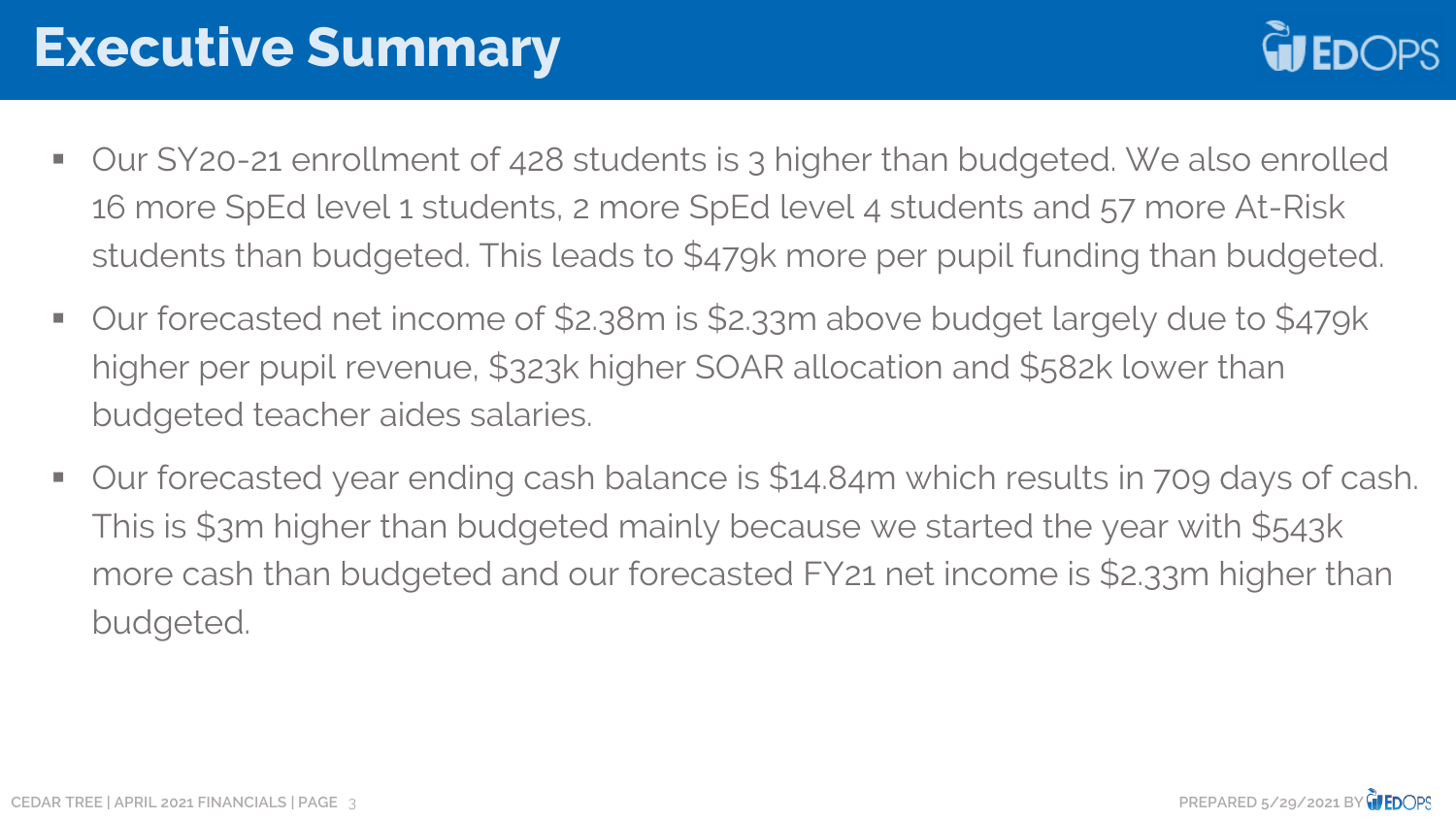## **Key Performance Indicators**



#### **Days of Cash**

*Cash balance at year-end divided by average daily expenses*



#### **709 DAYS OF CASH AT YEAR'S END**

The school will end the year with 709 days of cash. This is above the recommended 60 days, and 47 more days than last month

#### **Gross Margin**

*Revenue less expenses, divided by revenue*



## **23.1% GROSS MARGIN**

The forecasted net income is \$2.38m, which is \$2.33m above the budget. It yields a 23.1% gross margin.

#### **Grants Invoiced**

*Federal grants requested divided by federal grants awarded.*



#### **48% GRANTS INVOICED**

We've completely drawn down the FFY19 SOAR grant, continuation Title VB, ESEA and IDEA grants. We are currently drawing down the FFY20 SOAR grant while the DC Reopening grant is still pending approval.

#### **Forecasted FAR**

*Forecasted calculation of PCSB's Financial Audit Review (FAR) at year-end*



#### **FORECASTED FAR SCORE: 100**

The Financial Audit Review (FAR) is the PCSB's annual evaluation of the school's financial and operational position.

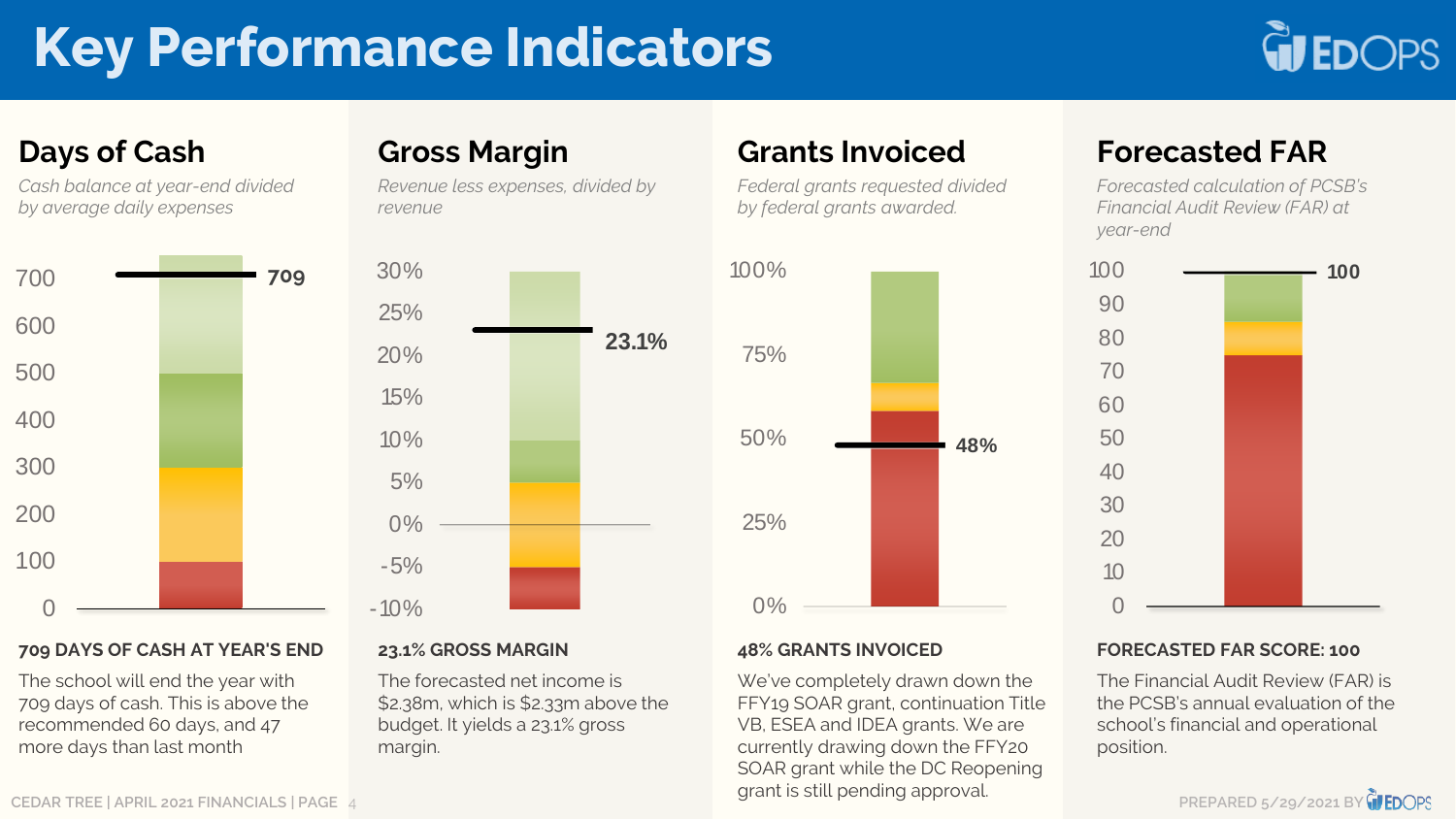## **Local Revenue**



#### **Student Expectations**

#### **\$479k More Per-Pupil Funding Than Expected**



| Per the final certification, the school has 428 |
|-------------------------------------------------|
| students for SY20-21. The target in the budget  |
| submitted to PCSB in July 2020 was 425          |
| students. The enrollment projection provided    |
| to PCSB in November 2019 was 445 students.      |

|     |                                                                                                   |                          | Current<br>Forecast | SY20-21<br><b>Budget</b> | <b>Difference</b> | Financial Gain / (Loss) |
|-----|---------------------------------------------------------------------------------------------------|--------------------------|---------------------|--------------------------|-------------------|-------------------------|
| 429 | 428                                                                                               | <b>Grade-Level</b>       | 428                 | 425                      | $\mathbf{3}$      | 29k                     |
| 428 |                                                                                                   |                          |                     |                          |                   |                         |
| 428 |                                                                                                   | <b>Special Education</b> | 43                  | 25                       | 18                | <b>293k</b>             |
| 427 |                                                                                                   | Level 1                  | 41                  | 25                       | 16                | 176k                    |
|     |                                                                                                   | Level 2                  | $\circ$             | $\circ$                  | $\circ$           | $\mathbf{o}$            |
| 427 |                                                                                                   | Level 3                  | $\circ$             | $\circ$                  | $\circ$           | $\bullet$               |
| 426 |                                                                                                   | Level 4                  | $\mathbf{2}$        | $\circ$                  | $\overline{2}$    | <b>79k</b>              |
| 426 |                                                                                                   | Compliance               | 43                  | 25                       | 18                | <b>38k</b>              |
| 425 | 425                                                                                               |                          |                     |                          |                   |                         |
|     |                                                                                                   | LEP/NEP                  | $\mathbf{o}$        | $\mathbf{o}$             | $\mathbf{o}$      | $\bullet$               |
| 425 |                                                                                                   | <b>At-Risk</b>           | 307                 | 250                      | 57                | 147k                    |
| 424 |                                                                                                   | <b>Residential</b>       | $\bullet$           | $\mathbf{o}$             | $\mathbf{o}$      | $\bullet$               |
| 424 |                                                                                                   |                          |                     |                          |                   |                         |
|     | <b>Budgeted Forecasted</b><br><b>Enrollment Enrollment</b>                                        | <b>Facilities</b>        | 428                 | 425                      | $\mathbf{3}$      | $\blacksquare$ 10 $k$   |
|     | Per the final certification, the school has 428<br>students for SY20-21. The target in the budget | <b>Total</b>             | 428                 | 425                      | $\mathbf{3}$      | 479k                    |

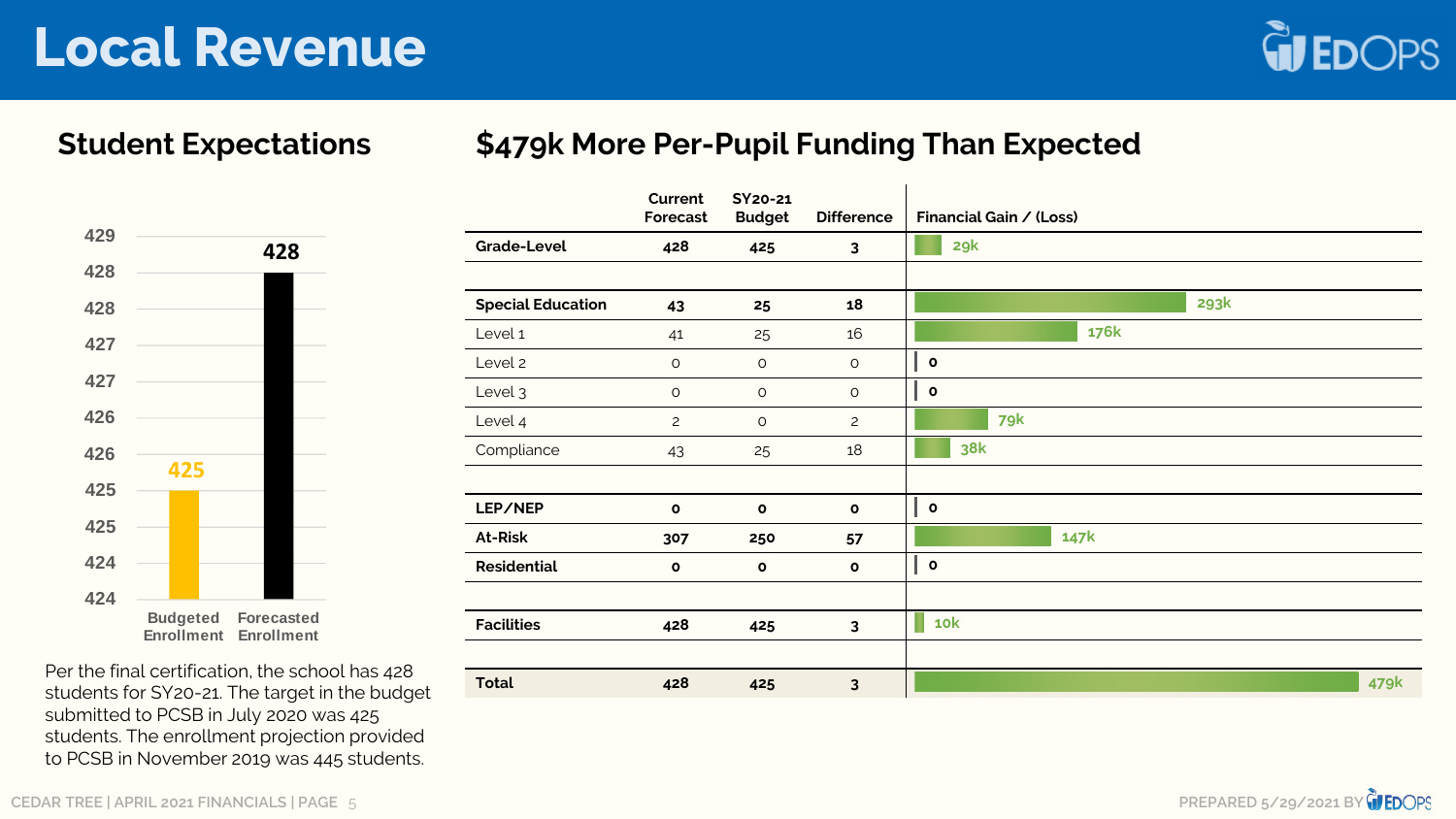## **Forecast Overview**



|                                             | <b>Forecast</b> | <b>Budget</b> | <b>Variance</b> | <b>Variance Graphic</b> | <b>Comments</b>                                                                                                                                                                                                    |
|---------------------------------------------|-----------------|---------------|-----------------|-------------------------|--------------------------------------------------------------------------------------------------------------------------------------------------------------------------------------------------------------------|
| Revenue                                     | \$10m           | \$9.8m        | \$532k          | $+532k$                 | Revenue is \$532k higher than budgeted due<br>to higher than budgeted per pupil revenue,<br>local and federal grants partially offset by<br>lower than budgeted NSLP revenue and<br>short-term investment revenue. |
| <b>Expenses</b>                             | \$7.9m          | \$9.7m        | \$1.8m          | $+1.8m$                 | Expenses are \$1.8m lower than budgeted<br>mainly due to lower than budgeted salaries<br>and benefits, janitorial supplies, food service<br>fees and interest expenses.                                            |
| <b>Net Income</b>                           | \$2.4m          | \$46k         | \$2.3m          | 2.3 <sub>m</sub>        |                                                                                                                                                                                                                    |
| Cash Flow<br>Adjustments                    | $-$ \$190 $k$   | $-$405k$      | <b>\$215k</b>   | $+215k$                 | Total cash adjustment is \$215k higher than<br>budgeted mainly due to lower than<br>budgeted cash outflow on building<br>improvements and negative adjustment on<br>accrued salaries.                              |
| <b>Change in</b><br>Cash                    | \$2.2m          | $-$ \$358 $k$ | \$2.5m          | 2.5m                    |                                                                                                                                                                                                                    |
| CEDAR TREE   APRIL 2021 FINANCIALS   PAGE 6 |                 |               |                 | O                       | PREPARED 5/29/2021 BY WEDOPS                                                                                                                                                                                       |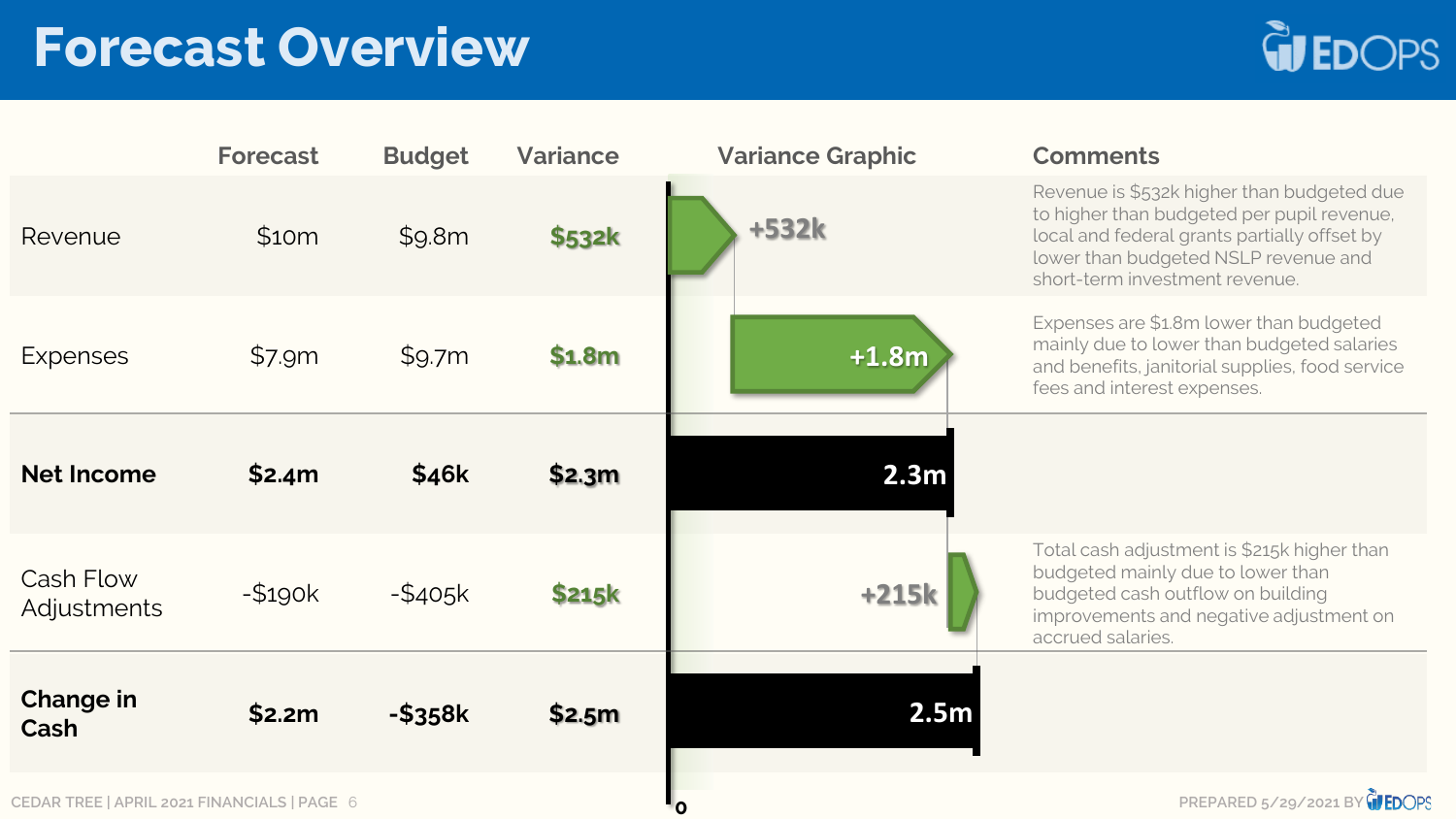## **Cash Flow Forecast**



## **709 Days of Cash at year's end**

We forecast the school's year ending cash balance as **\$14.84m**, **\$3m** above budget.

Cash balance at year end is expected to be \$3m more than budgeted since we started the year with \$543k more cash than budgeted and our forecasted FY21 net income is \$2.33m higher than budgeted.

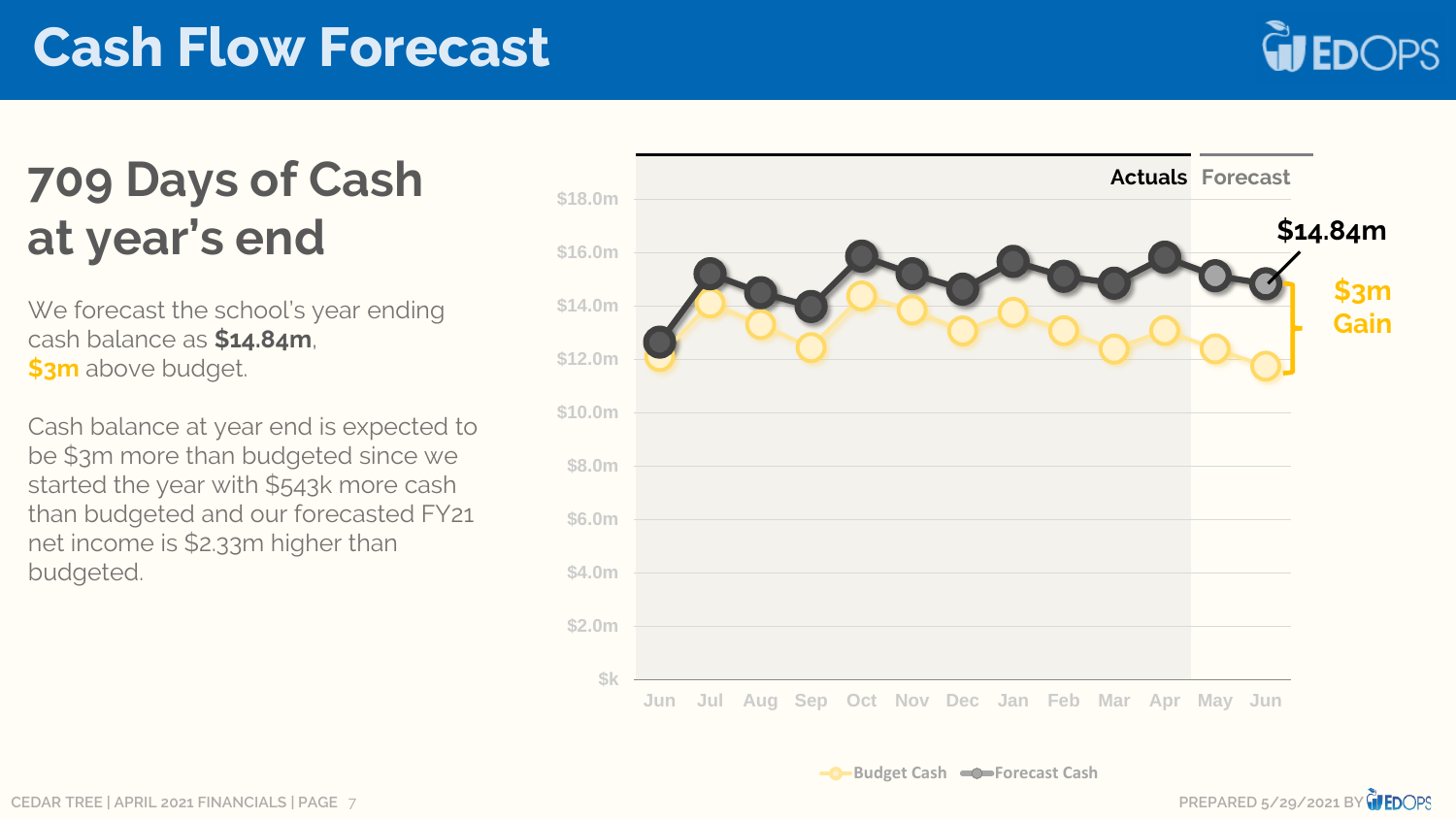### **State and Local Revenue | \$583k annual cash increase**

*Total state and local revenue is \$583k more than budgeted mainly due to enrollment of 3 more students than budgeted, 16 more SpEd Level 1 students, 2 more SpEd Level 4 students and 57 more At-Risk students than budgeted.*

| <b>Forecast</b>                                                                                     | <b>Budget</b>    |                                                                                                                                                                                                                                                                                                                                                                   | <b>Monthly Change</b>                                                                                                                                                                                                                                                                                                                                                                                                   |                                                            |
|-----------------------------------------------------------------------------------------------------|------------------|-------------------------------------------------------------------------------------------------------------------------------------------------------------------------------------------------------------------------------------------------------------------------------------------------------------------------------------------------------------------|-------------------------------------------------------------------------------------------------------------------------------------------------------------------------------------------------------------------------------------------------------------------------------------------------------------------------------------------------------------------------------------------------------------------------|------------------------------------------------------------|
| 6 <sub>m</sub>                                                                                      | 6 <sub>m</sub>   |                                                                                                                                                                                                                                                                                                                                                                   | 29k                                                                                                                                                                                                                                                                                                                                                                                                                     | $\Omega$                                                   |
| Per pupil revenue is \$29k higher than budgeted due to enrollment of 3 more students than budgeted. |                  |                                                                                                                                                                                                                                                                                                                                                                   |                                                                                                                                                                                                                                                                                                                                                                                                                         |                                                            |
| <b>620k</b>                                                                                         | 327k             |                                                                                                                                                                                                                                                                                                                                                                   |                                                                                                                                                                                                                                                                                                                                                                                                                         | <b>293k</b><br>$\bullet$                                   |
|                                                                                                     |                  |                                                                                                                                                                                                                                                                                                                                                                   |                                                                                                                                                                                                                                                                                                                                                                                                                         |                                                            |
| <b>783k</b>                                                                                         | 636k             |                                                                                                                                                                                                                                                                                                                                                                   | <b>147k</b>                                                                                                                                                                                                                                                                                                                                                                                                             | $\mathbf{o}$                                               |
|                                                                                                     |                  |                                                                                                                                                                                                                                                                                                                                                                   |                                                                                                                                                                                                                                                                                                                                                                                                                         |                                                            |
| 14k                                                                                                 | $\mathbf{o}$     |                                                                                                                                                                                                                                                                                                                                                                   | $\rightarrow$<br>14k                                                                                                                                                                                                                                                                                                                                                                                                    | 14k                                                        |
|                                                                                                     |                  |                                                                                                                                                                                                                                                                                                                                                                   |                                                                                                                                                                                                                                                                                                                                                                                                                         |                                                            |
| 1.5 <sub>m</sub>                                                                                    | 1.4 <sub>m</sub> |                                                                                                                                                                                                                                                                                                                                                                   | <b>10k</b>                                                                                                                                                                                                                                                                                                                                                                                                              | $\mathbf{o}$                                               |
|                                                                                                     |                  |                                                                                                                                                                                                                                                                                                                                                                   |                                                                                                                                                                                                                                                                                                                                                                                                                         |                                                            |
| 99k                                                                                                 | $\mathbf{o}$     |                                                                                                                                                                                                                                                                                                                                                                   | 99k                                                                                                                                                                                                                                                                                                                                                                                                                     | 99k                                                        |
|                                                                                                     |                  |                                                                                                                                                                                                                                                                                                                                                                   |                                                                                                                                                                                                                                                                                                                                                                                                                         |                                                            |
| 6k                                                                                                  | 17k              | $-12k$                                                                                                                                                                                                                                                                                                                                                            |                                                                                                                                                                                                                                                                                                                                                                                                                         | $-2k$                                                      |
|                                                                                                     |                  |                                                                                                                                                                                                                                                                                                                                                                   |                                                                                                                                                                                                                                                                                                                                                                                                                         |                                                            |
|                                                                                                     |                  | Per pupil At Risk revenue is \$147k higher than budgeted due to enrollment of 57 more At Risk students than budgeted.<br>Per pupil facilities revenue is \$10k higher than budgeted due to enrollment of 3 more students than budgeted.<br>Reduced by \$12k since fewer meals were served under COVID-19 related school closure and A/B schedule since reopening. | Per pupil SpEd revenue is \$293k higher than budgeted due to enrollment of 16 more level 1 and 2 more level 4 SpEd students than budgeted.<br>This month, forecast was increased by \$14k since we received the first supplemental payment for new SpEd and At-Risk students.<br>This month, forecast for local grants was increased by \$99k since we received a final allocation for the Mayor's PCS Reopening grant. | <b>Annual Impact on Cash (And Monthly Change)</b><br>์ ิ ิ |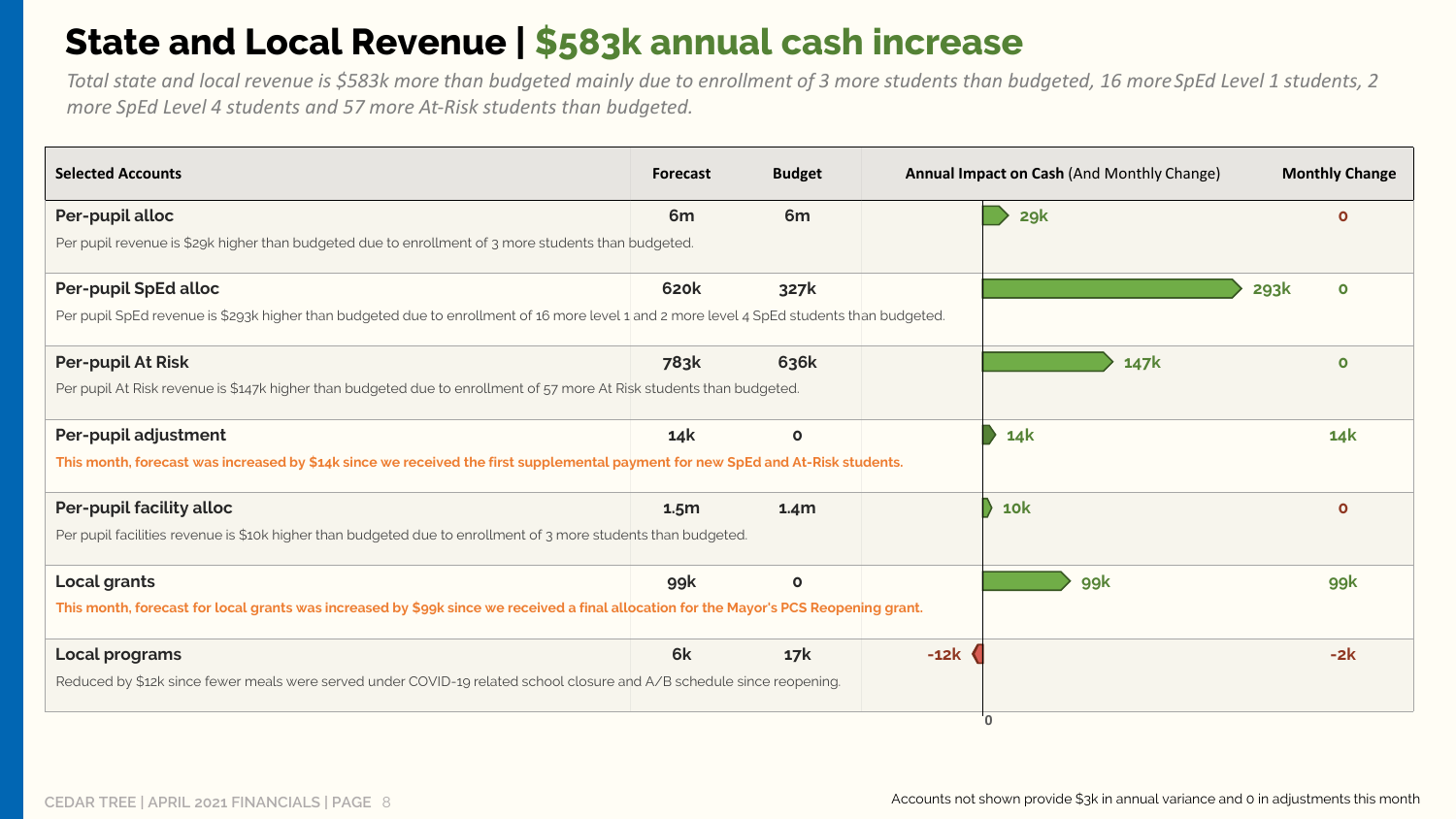### **Federal Revenue | \$116k annual cash increase**

*Overall federal revenue is \$116k higher than budgeted mainly due to additional CARES and SOAR funding partially offset by lower anticipated NSLP revenue.*

| <b>Selected Accounts</b>                                                                                                                                                                                          | <b>Forecast</b> | <b>Budget</b> | Annual Impact on Cash (And Monthly Change) |         | <b>Monthly Change</b> |
|-------------------------------------------------------------------------------------------------------------------------------------------------------------------------------------------------------------------|-----------------|---------------|--------------------------------------------|---------|-----------------------|
| <b>ESEA Title 4</b>                                                                                                                                                                                               | 11k             | <b>26k</b>    | $-15k$                                     |         | $\Omega$              |
| Title-IV revenue is \$15k lower than budgeted due to lower allocation in EGMS.                                                                                                                                    |                 |               |                                            |         |                       |
| <b>CARES Act Funds</b>                                                                                                                                                                                            | 77k             | $\mathbf{o}$  |                                            | 77k     | $\Omega$              |
| \$77k higher than budgeted CARES revenue since we received additional CARES funding that had not been budgeted for including an increased allocation due to the new grade level added this year.                  |                 |               |                                            |         |                       |
| <b>Competitive federal grants</b>                                                                                                                                                                                 | 600k            | 277k          |                                            |         | 323k<br>$\mathbf{o}$  |
| \$323k higher than budgeted SOAR revenue since we received additional FFY20 SOAR funding that had not been budgeted for.                                                                                          |                 |               |                                            |         |                       |
| National school lunch prog                                                                                                                                                                                        | 55k             | 331k          |                                            | $-276k$ | $\Omega$              |
| Reduced by \$276k since fewer meals were served under COVID-19 related school closure and A/B schedule since reopening. This reduction in revenue is balanced by a similar reduction in the food service<br>fees. |                 |               |                                            |         |                       |
| <b>Donated federal commodities</b>                                                                                                                                                                                | 8k              | <b>18k</b>    | $-10k$                                     |         | O                     |
| Reduced by \$10k since fewer meals were served under COVID-19 related school closure and A/B schedule since reopening.                                                                                            |                 |               |                                            |         |                       |
| E-rate program                                                                                                                                                                                                    | 25k             | <b>11k</b>    |                                            | 14k     | Ω                     |
| Forecast increased by \$14k based on the e-rate Funding Commitment Decision Letter from USAC.                                                                                                                     |                 |               |                                            |         |                       |
|                                                                                                                                                                                                                   |                 |               |                                            |         |                       |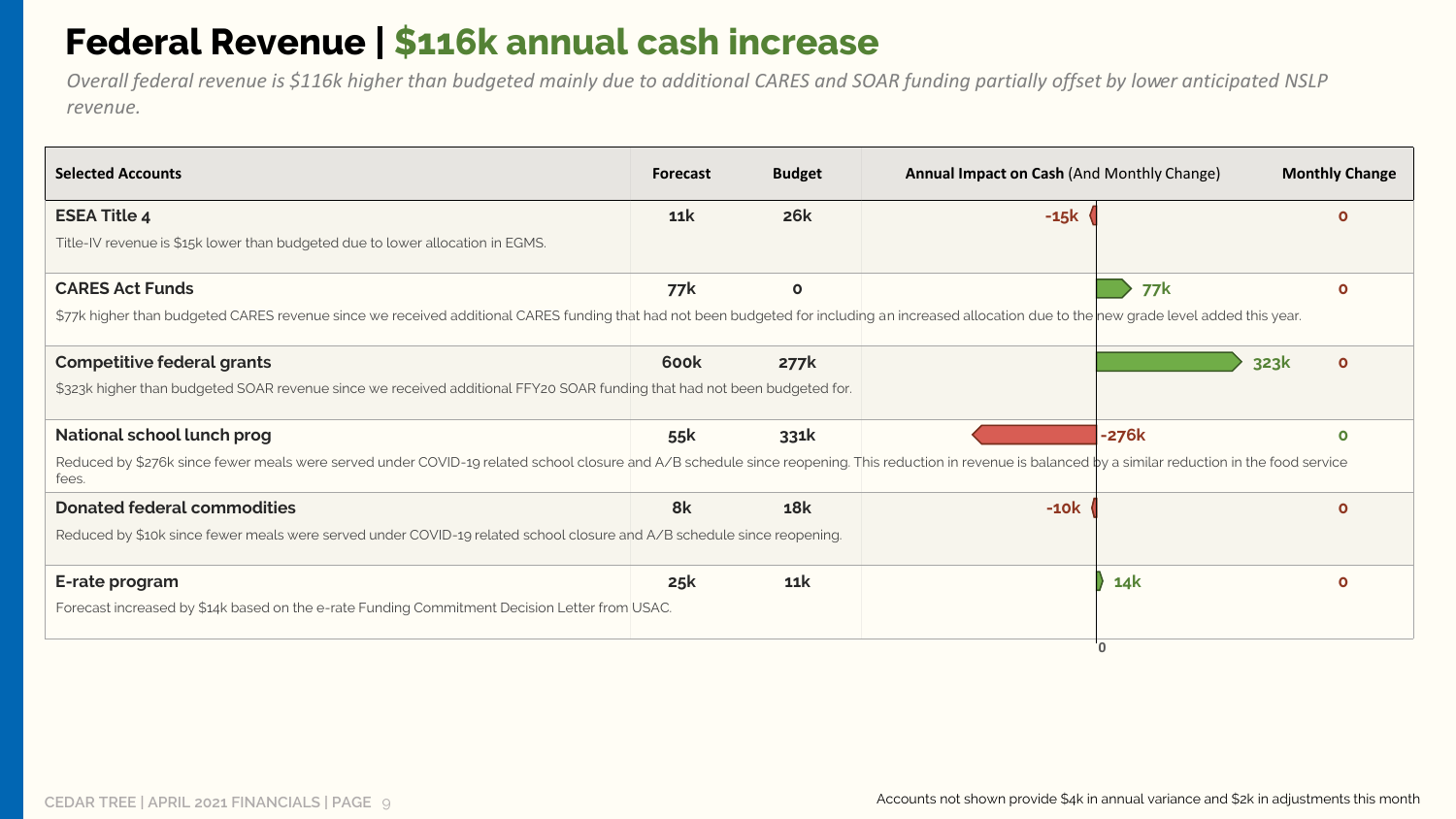### **Earned Fees | \$168k annual cash decrease**

*Earned fees revenue is \$168k lower than budgeted driven mainly by lower than budgeted before after care revenue and lower short-term investment revenue.*

| <b>Selected Accounts</b>                                                                                                            | Forecast | <b>Budget</b> | <b>Annual Impact on Cash (And Monthly Change)</b> | <b>Monthly Change</b> |
|-------------------------------------------------------------------------------------------------------------------------------------|----------|---------------|---------------------------------------------------|-----------------------|
| Before care after care fees                                                                                                         | 75       | 6ok           | -6ok                                              |                       |
| Forecast for before after care fees is \$60k lower than budgeted since there was no participation in the program due to COVID-19.   |          |               |                                                   |                       |
| <b>Short-term investments</b>                                                                                                       | 75k      | 33k           | $-108k$                                           | -ok                   |
| Forecast is \$108k below budget since we're making payments on the derivative instrument for both Main and MLK derivative interest. |          |               |                                                   |                       |
|                                                                                                                                     |          |               |                                                   |                       |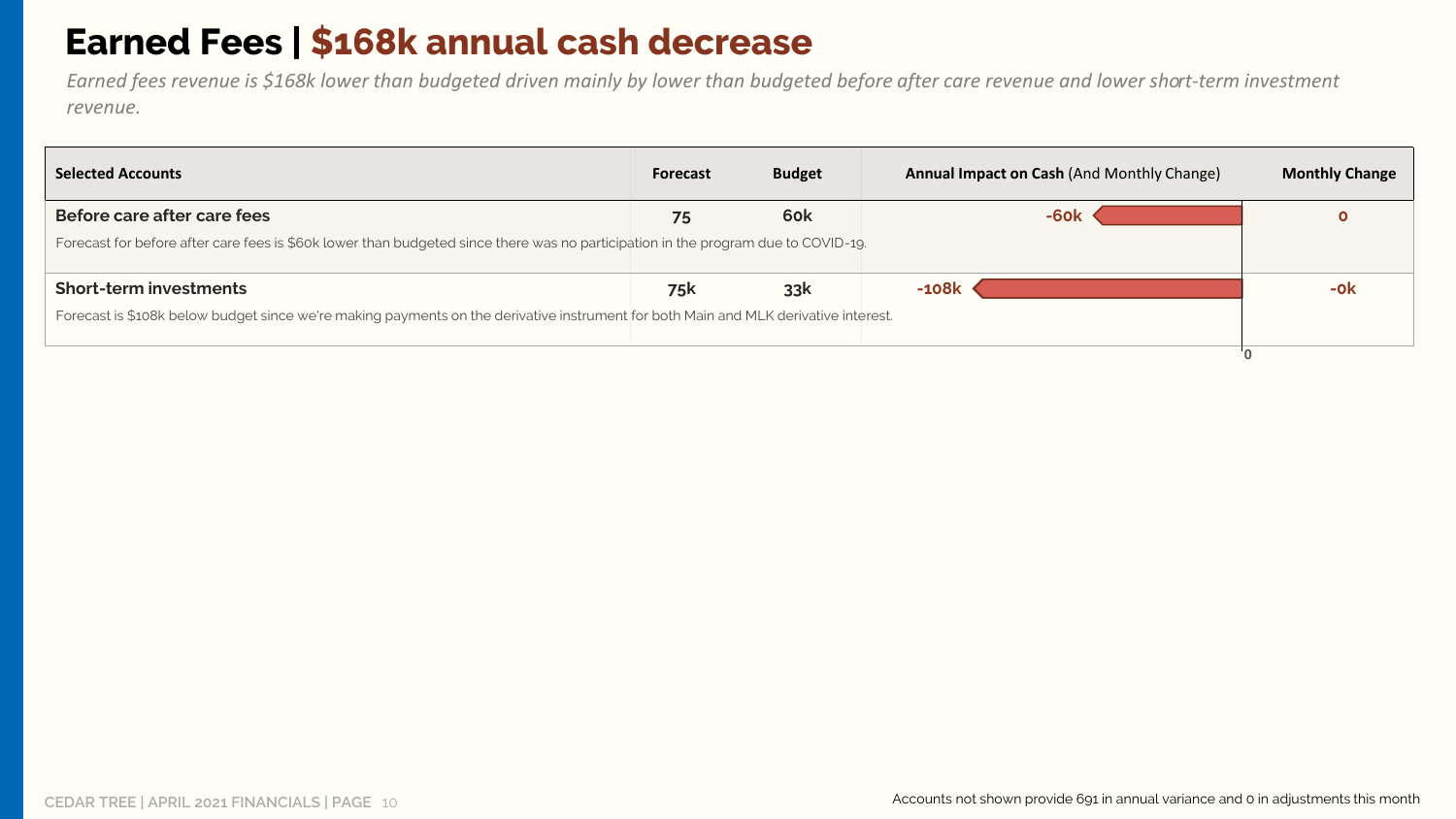### **Salaries | \$702k annual cash increase**

*Overall salary expense is \$702k below budget mainly due to lesser than budgeted salary expense on teachers, teacher aides, summer school salaries and before-after care salaries partially offset by two sets of hazard pays.*

| <b>Selected Accounts</b>                                                                                                                                                                                                                      | <b>Forecast</b>  | <b>Budget</b>    | <b>Annual Impact on Cash (And Monthly Change)</b> |             | <b>Monthly Change</b> |
|-----------------------------------------------------------------------------------------------------------------------------------------------------------------------------------------------------------------------------------------------|------------------|------------------|---------------------------------------------------|-------------|-----------------------|
| <b>Teacher salaries</b>                                                                                                                                                                                                                       | 1.1 <sub>m</sub> | 1.3 <sub>m</sub> |                                                   | 137k        | 1 <sup>k</sup>        |
| Forecast is \$137k less than budgeted mainly since we hired 3 fewer teachers than budgeted.                                                                                                                                                   |                  |                  |                                                   |             |                       |
| <b>Teacher aides salaries</b>                                                                                                                                                                                                                 | 694k             | 1.3 <sub>m</sub> |                                                   |             | 582k<br><b>10k</b>    |
| Forecast is \$582k lower than budgeted since we have 14 fewer Associate Teachers and IAs than budgeted due to remote classrooms/ smaller sized classrooms since reopening, and since we will not pay<br>summer pay to hourly staff this year. |                  |                  |                                                   |             |                       |
| <b>Clerical salaries</b>                                                                                                                                                                                                                      | 138k             | <b>228k</b>      | <b>gok</b>                                        |             | $-Ok$                 |
| Forecast is \$90k lower than budgeted due to \$12k lower than budgeted salary for executive admin assistant and not filling the budgeted executive admin assistant position.                                                                  |                  |                  |                                                   |             |                       |
| <b>Business, operations salaries</b>                                                                                                                                                                                                          | 496k             | 427k             | $-69k$                                            |             | $\mathbf{o}$          |
| Forecast is \$69k higher than budgeted mainly due to higher than budgeted starting salary for Director of Ops/HR and salary raises given to business and operations staff in October.                                                         |                  |                  |                                                   |             |                       |
| Before care after care salaries                                                                                                                                                                                                               | 7k               | 178k             |                                                   | 171k        | $\mathbf{o}$          |
| Forecast for before after care salaries is \$171k lower than budgeted since we did not run the before after care program this year.                                                                                                           |                  |                  |                                                   |             |                       |
| <b>Summer school salaries</b>                                                                                                                                                                                                                 | $\mathbf{o}$     | <b>100k</b>      |                                                   | <b>100k</b> | $\mathbf{o}$          |
| Forecast for summer school salaries is \$100k lower than budgeted since we did not hold summer school this year.                                                                                                                              |                  |                  |                                                   |             |                       |
| <b>Hazard Pay</b>                                                                                                                                                                                                                             | 372k             | $\mathbf{o}$     | $-372k$                                           |             | -9k                   |
| Forecast for hazard pay is \$372k above budgeted due to two hazard pays being paid to some staff members in February and April.                                                                                                               |                  |                  |                                                   |             |                       |
|                                                                                                                                                                                                                                               |                  |                  |                                                   | O.          |                       |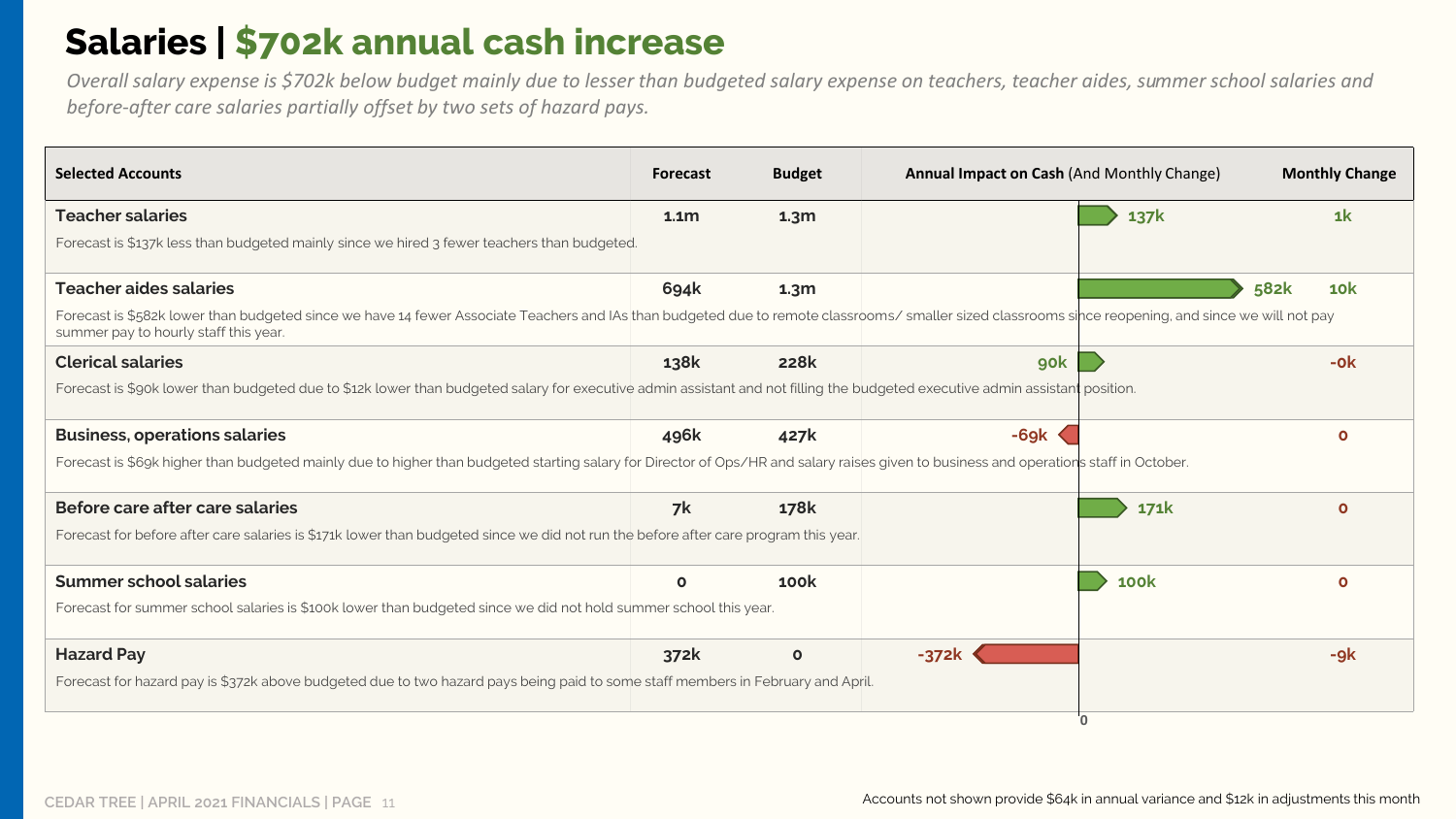#### **Benefits and Taxes | \$241k annual cash increase**

*Total benefits and taxes expense is \$241k below budget driven mainly by savings on social security, medicare, and staff development expenses.*

| <b>Selected Accounts</b>                                                                                                                                                                       | <b>Forecast</b> | <b>Budget</b> |      | <b>Annual Impact on Cash (And Monthly Change)</b> | <b>Monthly Change</b> |
|------------------------------------------------------------------------------------------------------------------------------------------------------------------------------------------------|-----------------|---------------|------|---------------------------------------------------|-----------------------|
| Retirement plan contrib                                                                                                                                                                        | 133k            | 103k          | -30k |                                                   | $\Omega$              |
| Retirement plan contribution expense forecast was increased by \$30k due to higher anticipated contribution this year.                                                                         |                 |               |      |                                                   |                       |
| <b>Health insurance</b>                                                                                                                                                                        | <b>286k</b>     | 325k          |      | <b>39k</b>                                        | <b>gk</b>             |
| Health insurance expense reduced by \$39k due to lower than budgeted YTD spending and similar trend expected in the future. This is mainly caused by having fewer staff members than budgeted. |                 |               |      |                                                   |                       |
| <b>Social security &amp; medicare</b>                                                                                                                                                          | 324k            | 394k          |      | 70k                                               | 2k                    |
| Social security and medicare taxes are \$70k lower than budgeted due to lower than budgeted total salary expense.                                                                              |                 |               |      |                                                   |                       |
| State unemployment tax                                                                                                                                                                         | <b>26k</b>      | <b>66k</b>    |      | 40k                                               | $\mathbf{o}$          |
| Forecast for unemployment taxes was reduced by \$40k due to lower taxes than budgeted.                                                                                                         |                 |               |      |                                                   |                       |
| <b>Staff development (non-travel)</b>                                                                                                                                                          | <b>82k</b>      | <b>169k</b>   |      | <b>87k</b>                                        | 4k                    |
| Forecast is \$87k lower than budgeted due to lower YTD spending on staff development and similar expected trend in the future.                                                                 |                 |               |      |                                                   |                       |
| <b>Staff development travel</b>                                                                                                                                                                | $\mathbf{o}$    | 25k           |      | 25k                                               | $\mathbf{o}$          |
| Forecast was reduced by \$25k since we will not be incurring any expenses for staff development travel this year.                                                                              |                 |               |      |                                                   |                       |
|                                                                                                                                                                                                |                 |               | O.   |                                                   |                       |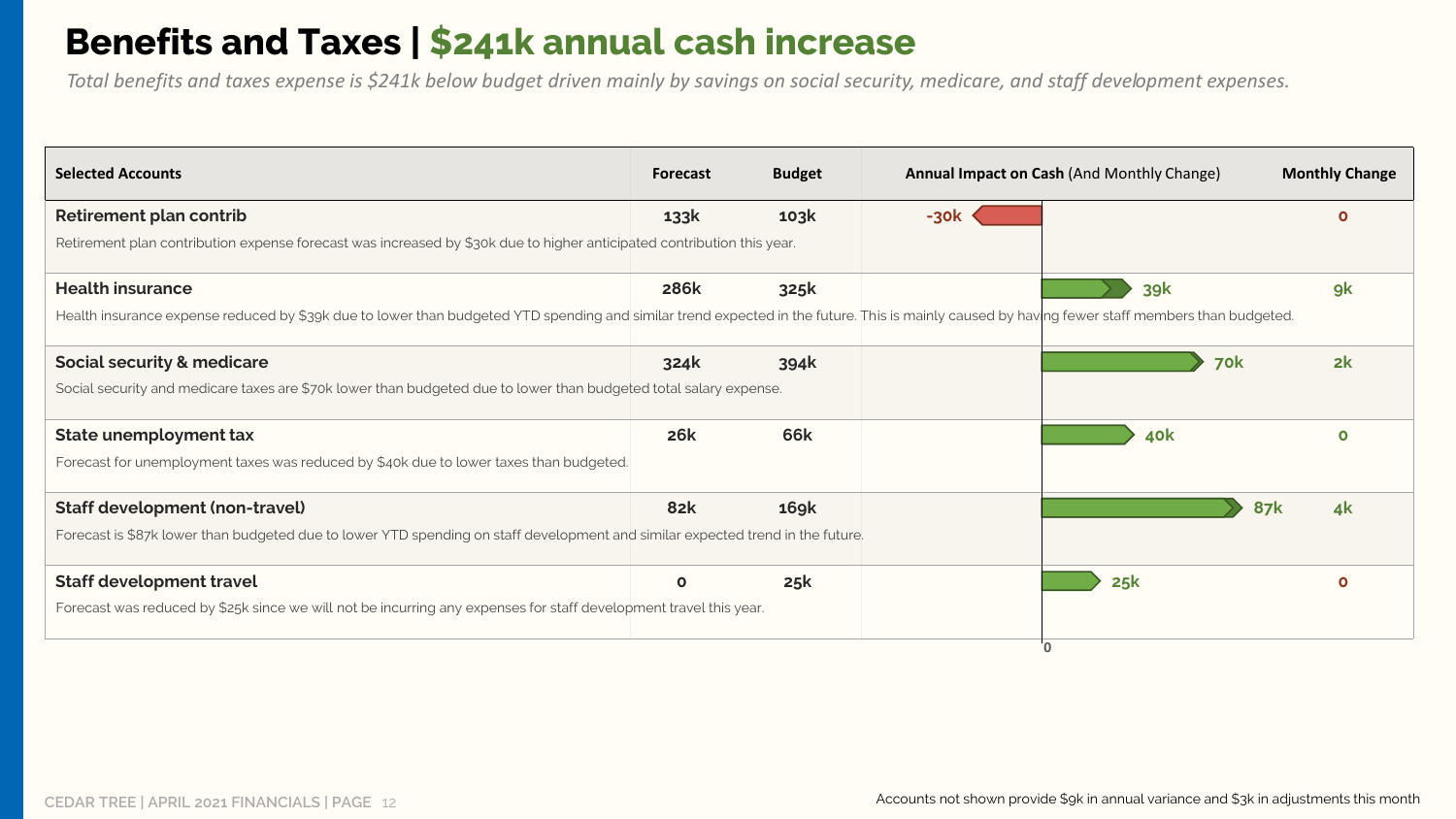#### **Staff-Related Costs | \$37k annual cash increase**

*Total staff related costs are \$37k lower than budgeted due to lower than budgeted spending on staff meals, events and awards.*

| <b>Selected Accounts</b>                                                                                                               | <b>Forecast</b> | <b>Budget</b> | <b>Annual Impact on Cash (And Monthly Change)</b> |  | <b>Monthly Change</b> |
|----------------------------------------------------------------------------------------------------------------------------------------|-----------------|---------------|---------------------------------------------------|--|-----------------------|
| Staff meals, events & awards                                                                                                           | 21k             | 56k           | 34k                                               |  |                       |
| Forecast was reduced by \$34k since we do not expect to spend as much as we had earlier anticipated on staff meals, events and awards. |                 |               |                                                   |  |                       |
|                                                                                                                                        |                 |               |                                                   |  |                       |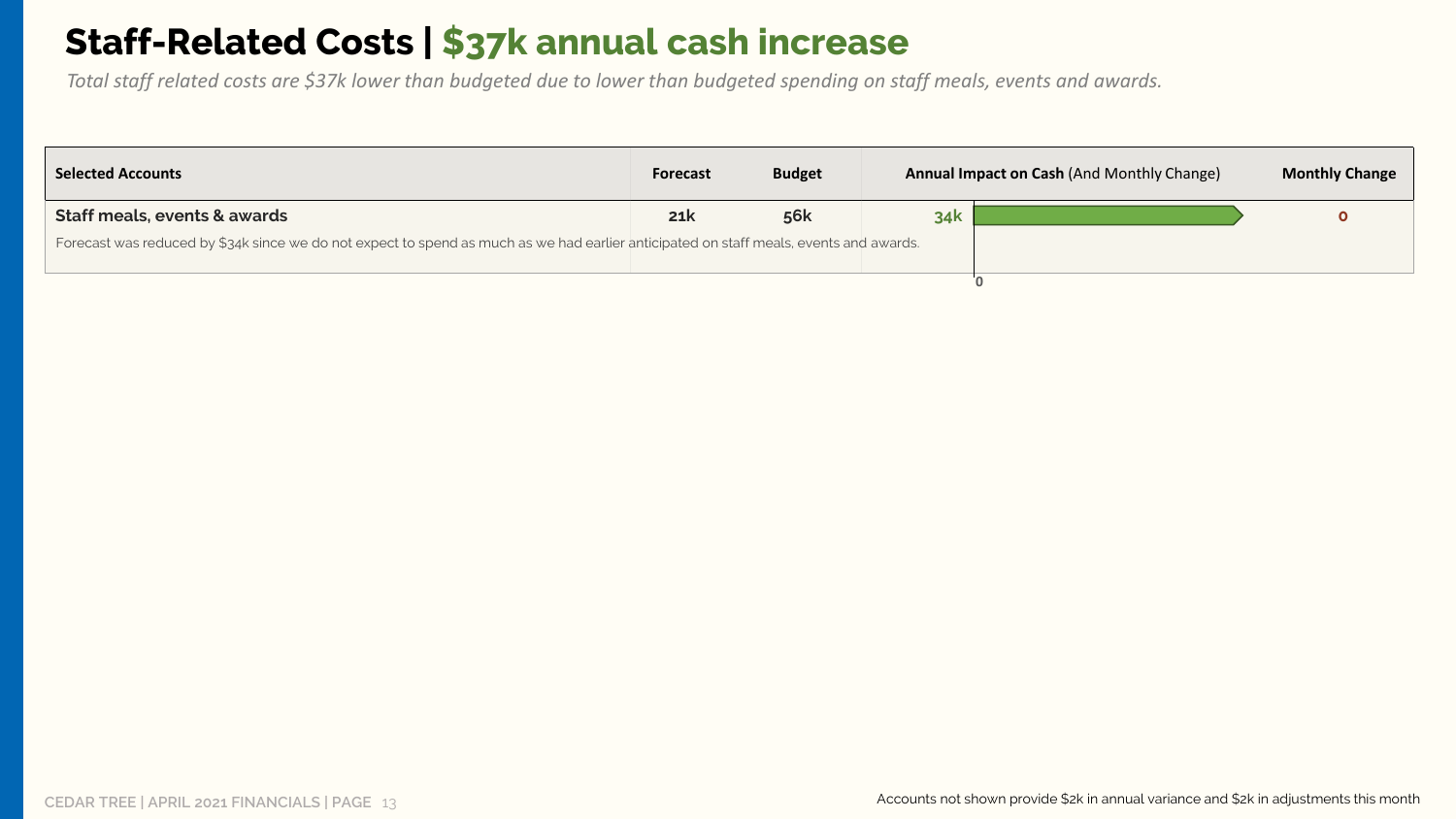### **Occupancy Service | \$230k annual cash increase**

*Total occupancy service expense is \$230k lower than budgeted mainly due to lower than budgeted maintenance and repairs, and janitorial supplies forecast.*

| <b>Selected Accounts</b>                                                                                                                                                 | <b>Forecast</b> | <b>Budget</b> | <b>Annual Impact on Cash (And Monthly Change)</b> |            |             | <b>Monthly Change</b> |
|--------------------------------------------------------------------------------------------------------------------------------------------------------------------------|-----------------|---------------|---------------------------------------------------|------------|-------------|-----------------------|
| Utilities & garbage removal                                                                                                                                              | 155k            | <b>182k</b>   |                                                   | 27k        |             | 9 <sub>k</sub>        |
| Forecast is \$27k lower than budgeted considering lower than budgeted spending till April and a similar expected trend for the rest of the year.                         |                 |               |                                                   |            |             |                       |
| <b>Maintenance and repairs</b>                                                                                                                                           | <b>156k</b>     | 217k          |                                                   | <b>61k</b> |             |                       |
| Forecast is \$61k lower than budgeted considering lower than budgeted spending till April and a similar expected trend for the rest of the year.                         |                 |               |                                                   |            |             |                       |
| <b>Janitorial supplies</b>                                                                                                                                               | 13k             | <b>150k</b>   |                                                   |            | <b>137k</b> | $\mathbf{o}$          |
| Forecast for janitorial supplies is \$137k less than budgeted considering lower than budgeted spending till April and a similar expected trend for the rest of the year. |                 |               |                                                   |            |             |                       |
|                                                                                                                                                                          |                 |               |                                                   |            |             |                       |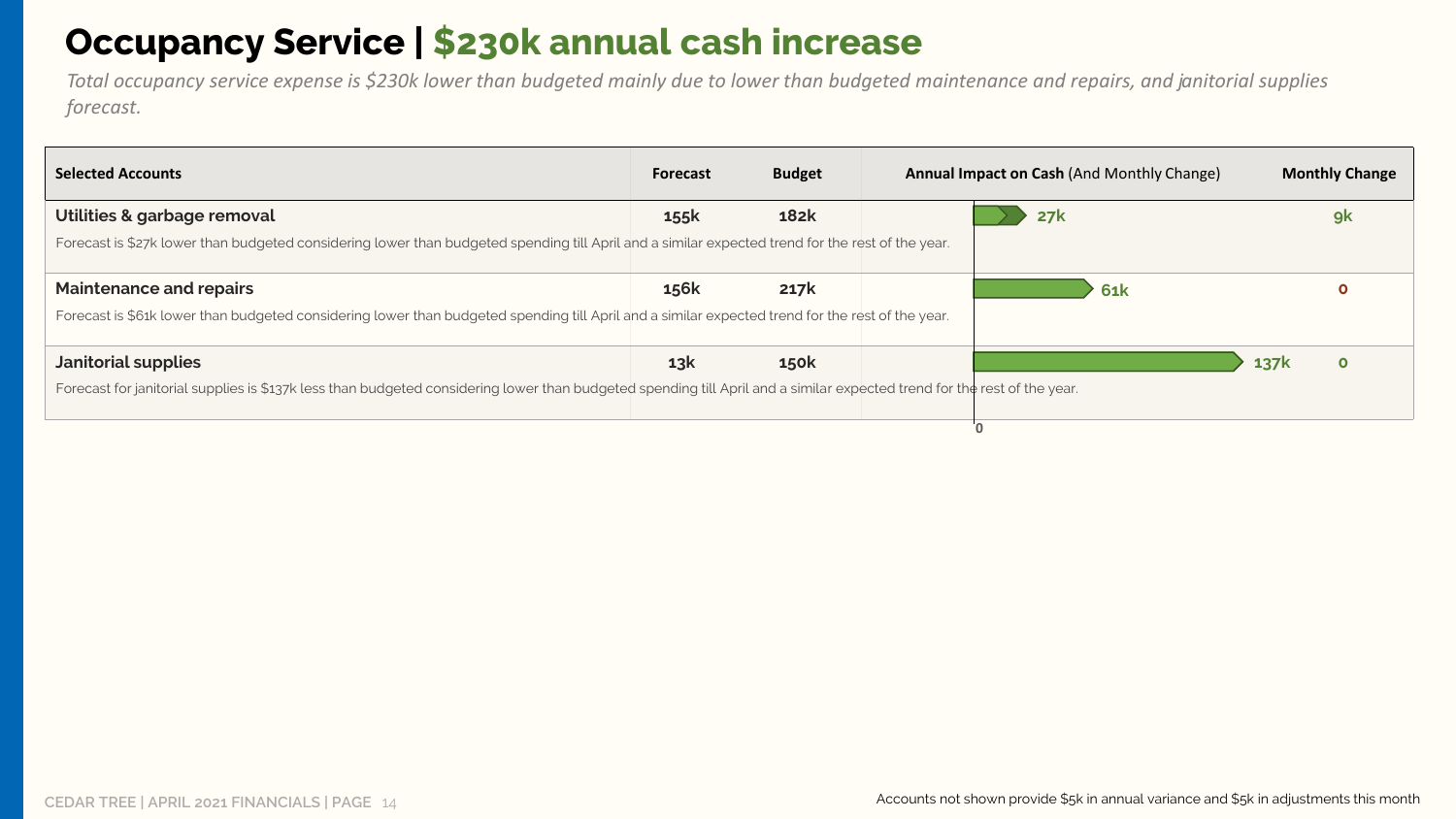#### **Direct Student Expense | \$549k annual cash increase**

*Direct student expense is \$549k lower than budgeted mainly due to lower food service fees, student recruiting and student supplies expenses.*

| <b>Selected Accounts</b>                                                                                                                                                                                                      | <b>Forecast</b> | <b>Budget</b> | Annual Impact on Cash (And Monthly Change) | <b>Monthly Change</b> |              |
|-------------------------------------------------------------------------------------------------------------------------------------------------------------------------------------------------------------------------------|-----------------|---------------|--------------------------------------------|-----------------------|--------------|
| <b>Student supplies, snacks</b>                                                                                                                                                                                               | 225k            | 310k          |                                            | <b>85k</b>            | $\Omega$     |
| Forecast for student supplies was reduced by \$85k mainly due to lower than budgeted spending on technology till April and a similar expected trend for the rest of the year.                                                 |                 |               |                                            |                       |              |
| <b>Contracted SpEd instruction</b>                                                                                                                                                                                            | 143k            | <b>162k</b>   | 19k                                        |                       | $\mathbf{o}$ |
| Forecast for contracted SpEd instruction is \$19k less than budgeted due to lower than budgeted invoices received from Infinite Potential till April and a similar expected trend for the rest of the year.                   |                 |               |                                            |                       |              |
| <b>Food service fees</b>                                                                                                                                                                                                      | 52k             | 401k          | 349k                                       |                       | $-4k$        |
| Forecast is \$349k lower than budgeted since fewer meals were served under COVID-19 related school closure and A/B schedule since reopening. This reduction in expense is balanced by a similar reduction<br>in NSLP revenue. |                 |               |                                            |                       |              |
| <b>Student field trips</b>                                                                                                                                                                                                    | $\mathbf{o}$    | <b>26k</b>    |                                            | <b>26k</b>            | $\mathbf 0$  |
| Forecast was reduced by \$26k since we do not expect to have any field trips for the rest of the year.                                                                                                                        |                 |               |                                            |                       |              |
| <b>Student recruiting</b>                                                                                                                                                                                                     | 205k            | 251k          | 47k                                        |                       | -9k          |
| Forecast was reduced by \$47k due to lower than budgeted bills from the enrollment marketing and graphic design vendors.                                                                                                      |                 |               |                                            |                       |              |
| <b>Student events</b>                                                                                                                                                                                                         | 5k              | 24k           | 19k                                        |                       | $\mathbf{o}$ |
| Forecast was reduced by \$19k since we do not expect to spend as much on student events as anticipated earlier.                                                                                                               |                 |               |                                            |                       |              |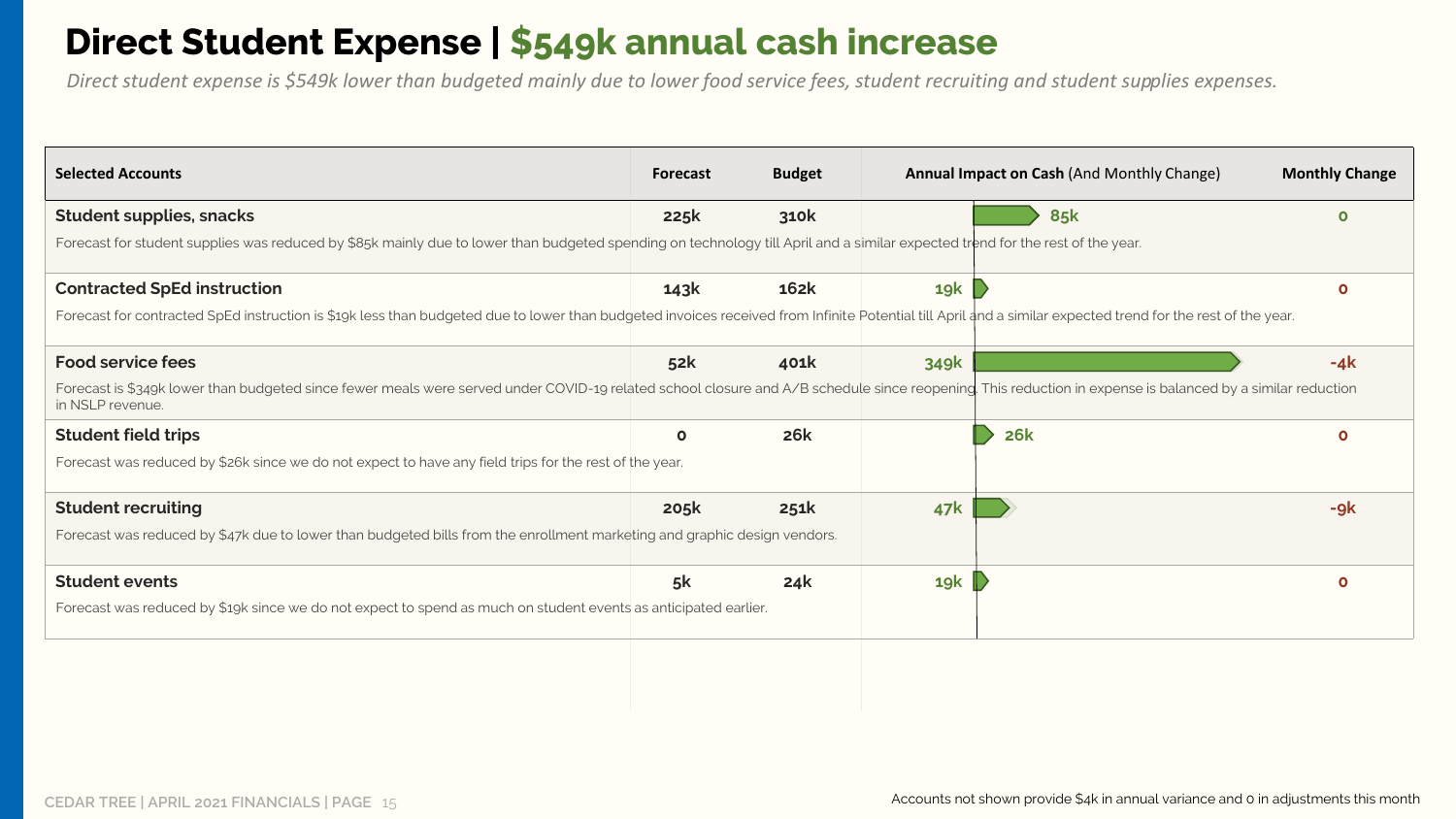### **Office & Business Expense | \$22k annual cash increase**

*Total office and business expense is \$22k under budget due to higher non capitalized technology and computer support fees largely offset by lower office supplies, telephone and telecom expenses, and other professional fees.*

| <b>Selected Accounts</b>                                                                                                                                                                                           | Forecast    | <b>Budget</b> | Annual Impact on Cash (And Monthly Change) |                | <b>Monthly Change</b> |
|--------------------------------------------------------------------------------------------------------------------------------------------------------------------------------------------------------------------|-------------|---------------|--------------------------------------------|----------------|-----------------------|
| <b>Office supplies</b>                                                                                                                                                                                             | 42k         | 65k           | 23k                                        |                | $\mathbf{o}$          |
| Forecast for office supplies is \$23k lower than budgeted due to lower spending in this account till April and a similar expected trend for the rest of the year.                                                  |             |               |                                            |                |                       |
| Telephone & telecommunications                                                                                                                                                                                     | 99k         | <b>132k</b>   |                                            |                | <b>10k</b><br>33k     |
| Forecast for telephone and telecommunications expenses is \$33k lower than budgeted due to lower YTD spending in this account.                                                                                     |             |               |                                            |                |                       |
| <b>Legal fees</b>                                                                                                                                                                                                  | 44k         | 51k           |                                            | 7 <sup>k</sup> | <b>16k</b>            |
| This month, forecast for legal fees was reduced by \$16k due to lower than anticipated spending till April and a similar expected trend for the rest of the year. Overall forecast is \$7k lower than<br>budgeted. |             |               |                                            |                |                       |
| <b>Computer support fees</b>                                                                                                                                                                                       | <b>119k</b> | 102k          | $-17k$                                     |                | $\mathbf 0$           |
| Overall forecast for computer support fees is \$17k higher than budgeted due to higher Owia bills and more software purchases.                                                                                     |             |               |                                            |                |                       |
| <b>Other professional fees</b>                                                                                                                                                                                     | 55k         | 70k           |                                            | 15k            | $\Omega$              |
| Forecast was other professional fees was reduced by \$15k since we will not be needing the cushion we had reserved for this account.                                                                               |             |               |                                            |                |                       |
|                                                                                                                                                                                                                    |             |               |                                            |                |                       |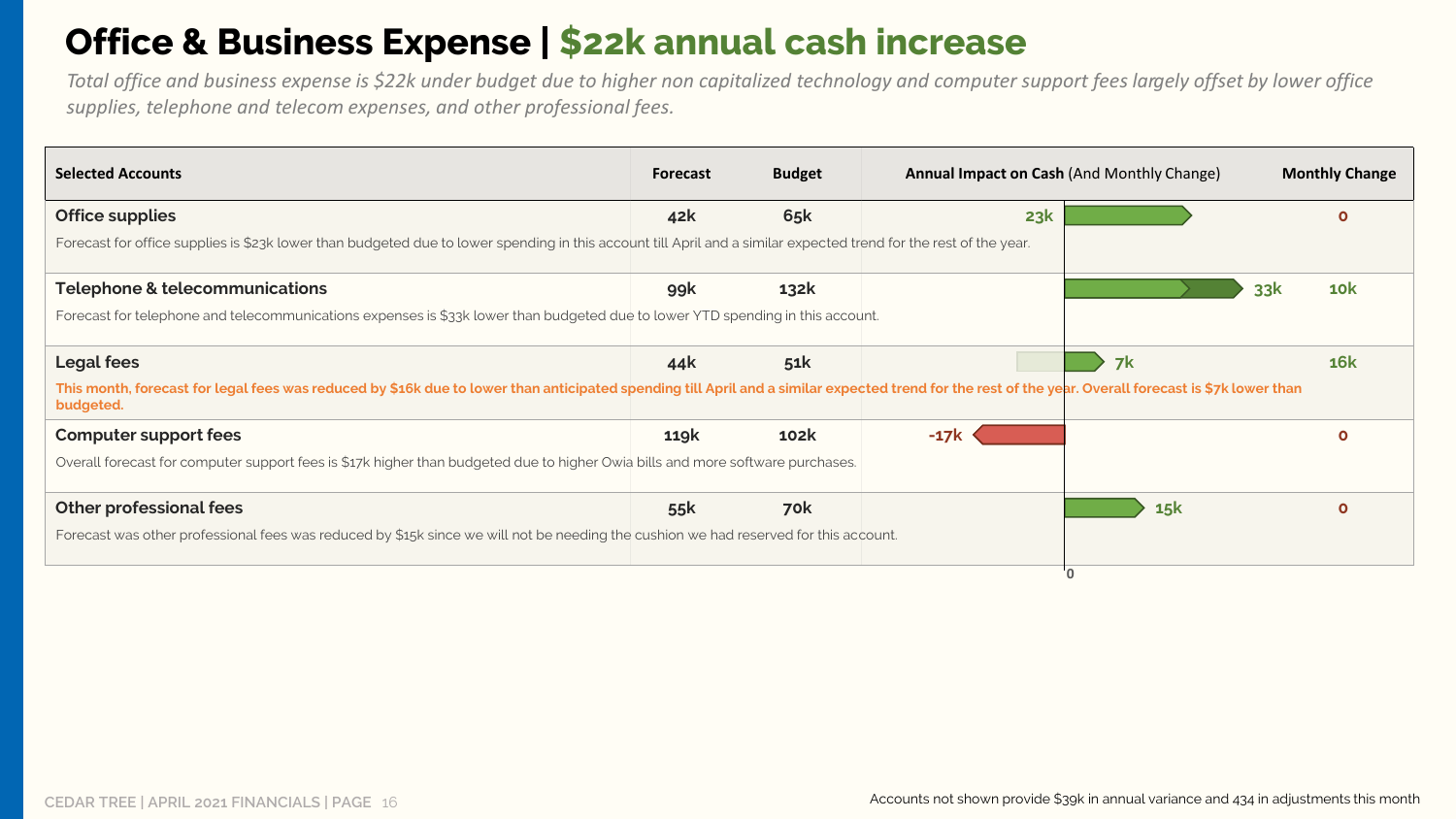### **Contingency | \$100k annual cash decrease**

*Total contingency expense is \$100k above budgeted. We were unable to include a contingency in our budget since the budgeted net income was low. Now since the net income forecast is higher, we've included a contingency expense in the forecast to account for any unforeseen expenses.*

| <b>Selected Accounts</b>                                                                                                  | <b>Forecast</b> | <b>Budget</b> | <b>Annual Impact on Cash (And Monthly Change)</b> | <b>Monthly Change</b> |
|---------------------------------------------------------------------------------------------------------------------------|-----------------|---------------|---------------------------------------------------|-----------------------|
| Unforeseen expenses                                                                                                       | <b>100k</b>     |               | $-100k$                                           |                       |
| Included a contingency expense of \$100k to account for any unforeseen expenses that may be required due to the pandemic. |                 |               |                                                   |                       |
|                                                                                                                           |                 |               |                                                   |                       |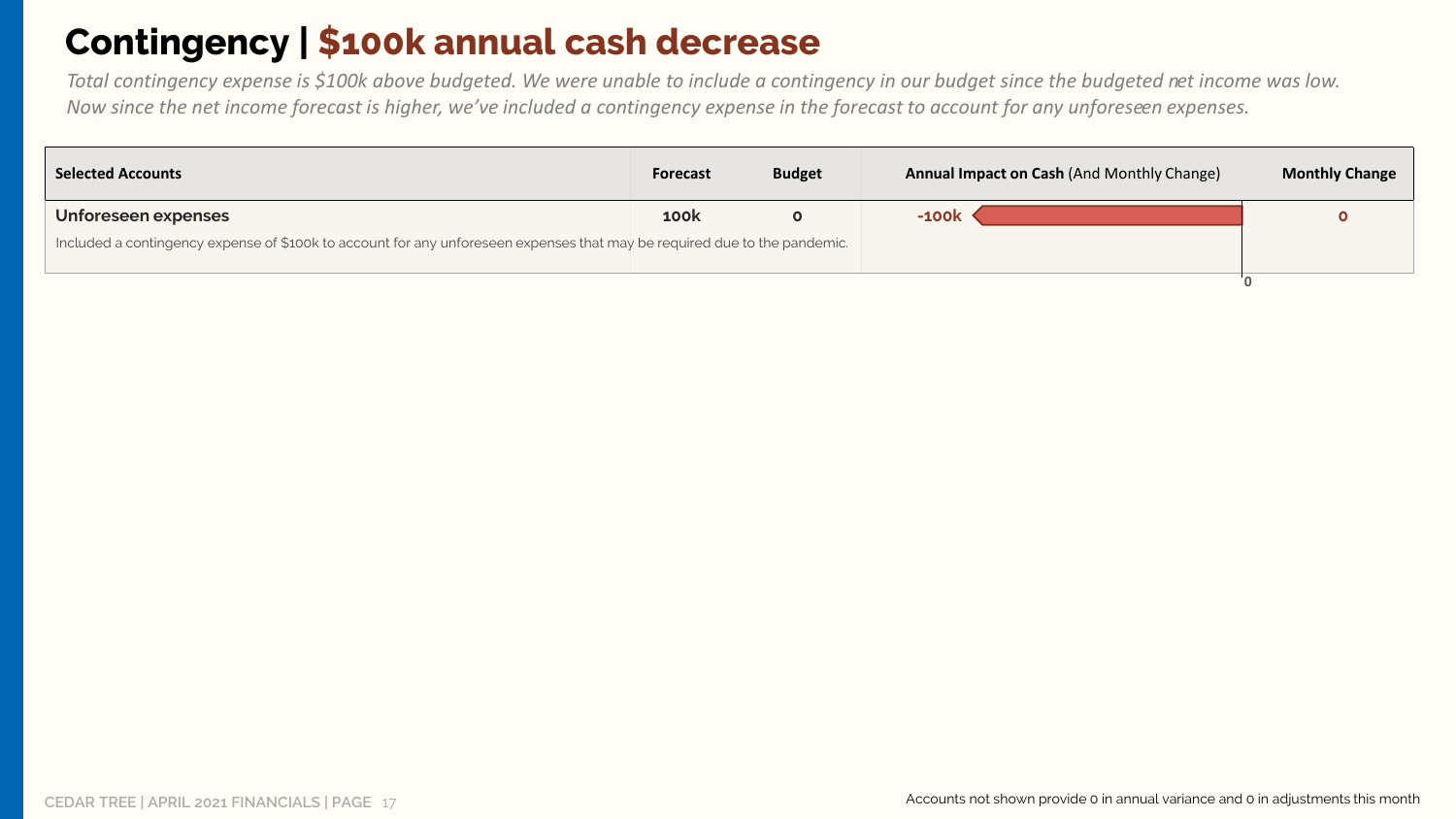### **Interest | \$79k annual cash increase**

*Interest expense is \$79k lower than budgeted. This is offset by the payments being made on the derivative instruments for both Main and MLK loans.*

| <b>Selected Accounts</b>                                                                                            | <b>Forecast</b> | <b>Budget</b> | <b>Annual Impact on Cash (And Monthly Change)</b> |  | <b>Monthly Change</b> |    |
|---------------------------------------------------------------------------------------------------------------------|-----------------|---------------|---------------------------------------------------|--|-----------------------|----|
| Interest payments                                                                                                   | <b>61k</b>      | <b>140k</b>   |                                                   |  | <b>79k</b>            | 2k |
| Forecast reduced by \$79k due to lower than budgeted YTD interest expense and similar expected trend in the future. |                 |               |                                                   |  |                       |    |
|                                                                                                                     |                 |               |                                                   |  |                       |    |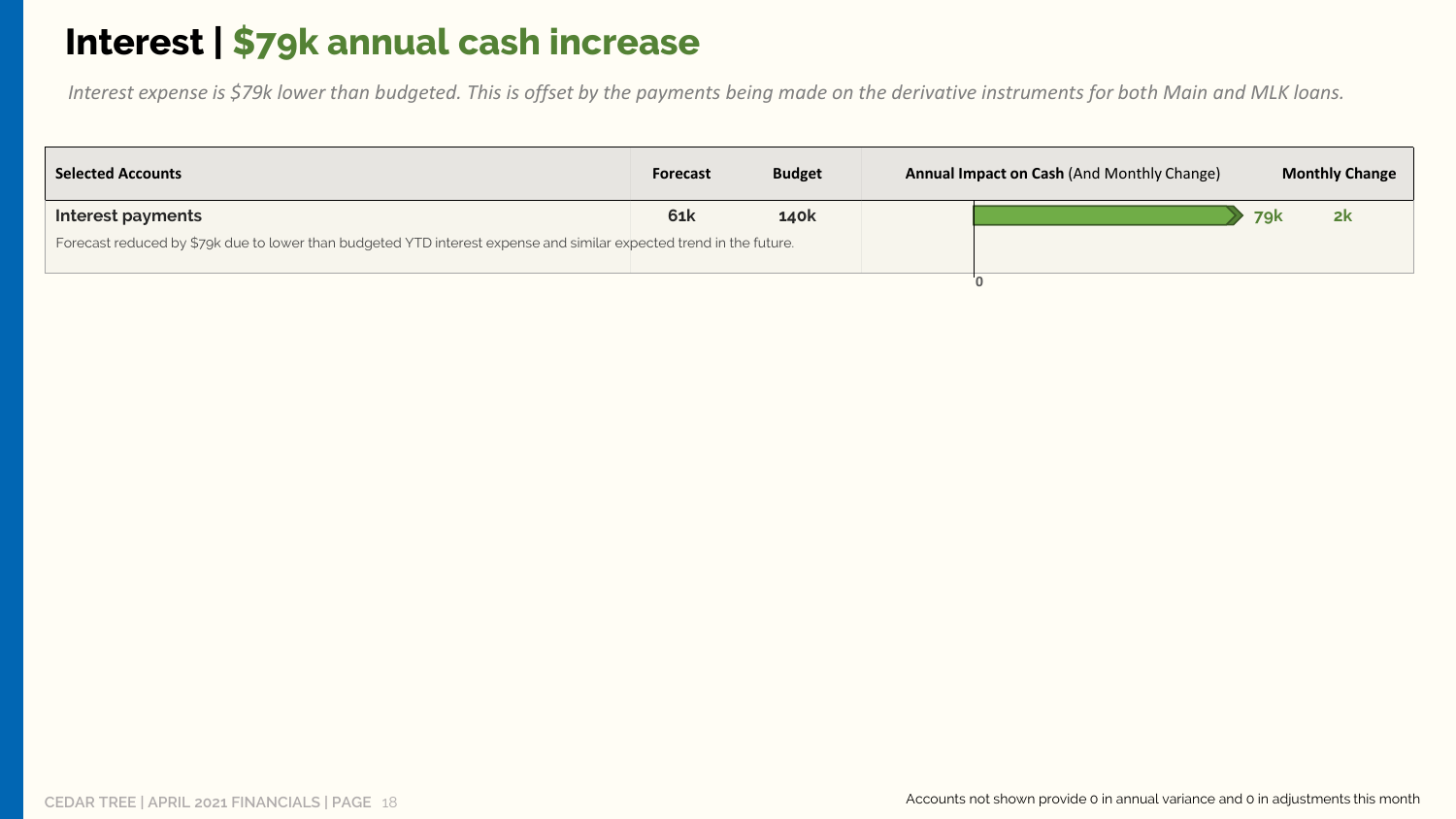### **Buildings | \$267k annual cash increase**

*Total cash outflow on building improvements is \$267k less than budgeted.*

| <b>Selected Accounts</b>                                                                                                                                                         | <b>Forecast</b> | <b>Budget</b> | Annual Impact on Cash (And Monthly Change) |  | <b>Monthly Change</b> |
|----------------------------------------------------------------------------------------------------------------------------------------------------------------------------------|-----------------|---------------|--------------------------------------------|--|-----------------------|
| <b>Building Improvements</b>                                                                                                                                                     | 33k             | 300k          | <b>267k</b>                                |  |                       |
| Forecast for building improvements was reduced by \$267k since we did not need to utilize the amount that had been budgeted for changes to the building to prepare for COVID-19. |                 |               |                                            |  |                       |
|                                                                                                                                                                                  |                 |               |                                            |  |                       |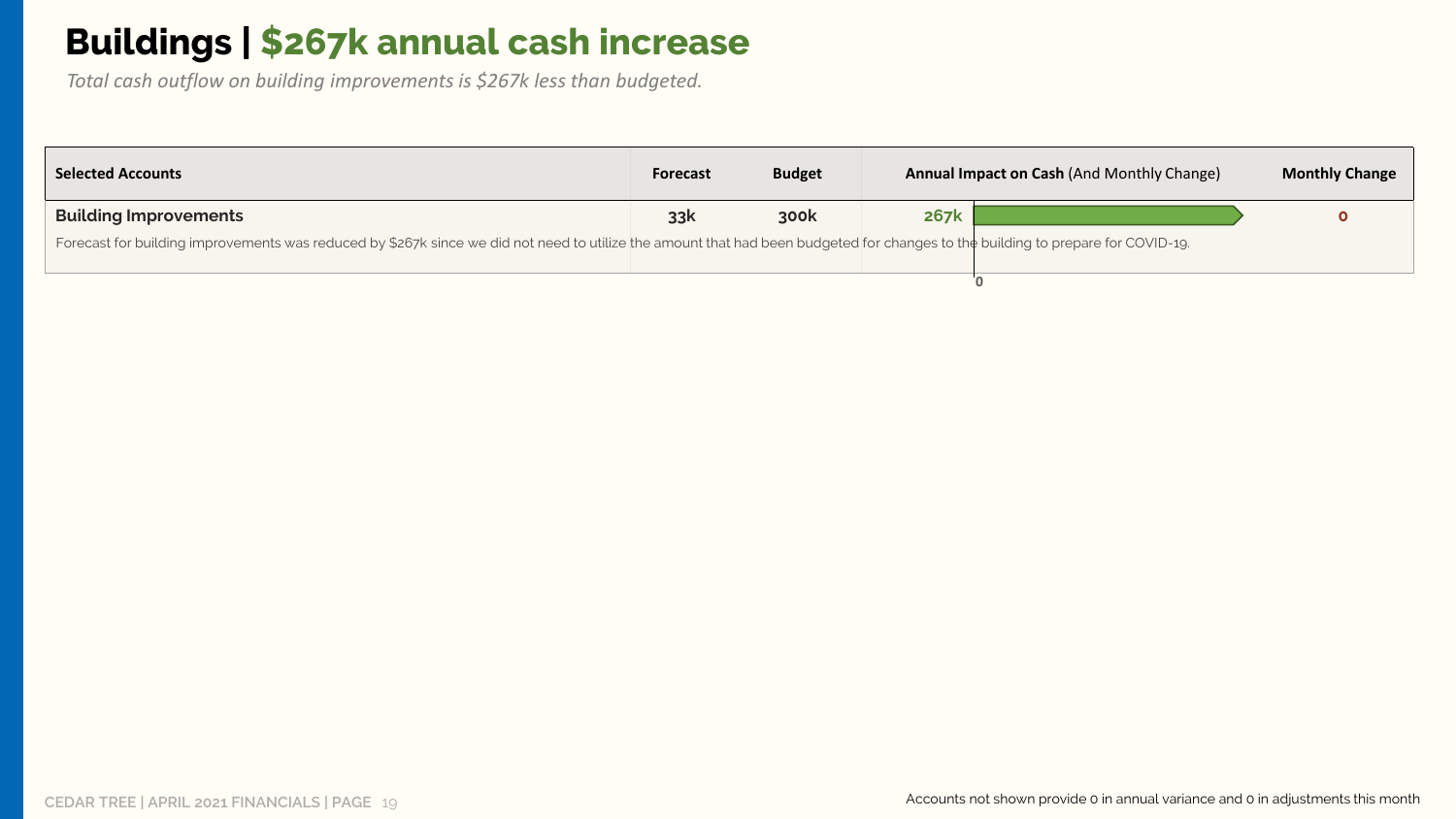### **Other Operating Activities | \$98k annual cash decrease**

*Total cash adjustment on accrued salaries is \$98 less than budgeted. This has been updated to reflect the lower than budgeted salary expense forecast and the latest payroll schedule.*

| <b>Selected Accounts</b>                                                                                                                                          | <b>Forecast</b> | <b>Budget</b> | <b>Annual Impact on Cash (And Monthly Change)</b> | <b>Monthly Change</b> |  |
|-------------------------------------------------------------------------------------------------------------------------------------------------------------------|-----------------|---------------|---------------------------------------------------|-----------------------|--|
| <b>Accrued salaries</b>                                                                                                                                           | 64k             | 34k           | -98k                                              | -2k                   |  |
| Cash adjustment on accrued salaries is \$98k less than budgeted. This has been updated to reflect the latest total salary values as well as the payroll schedule. |                 |               |                                                   |                       |  |
|                                                                                                                                                                   |                 |               |                                                   |                       |  |

\*We accrue salaries that will be paid in July and August 2021 but are earned in our current fiscal year. Lower than budgeted accrued salaries negatively impact cash because we now have a lower expense that has been recorded but will not be paid out in this fiscal year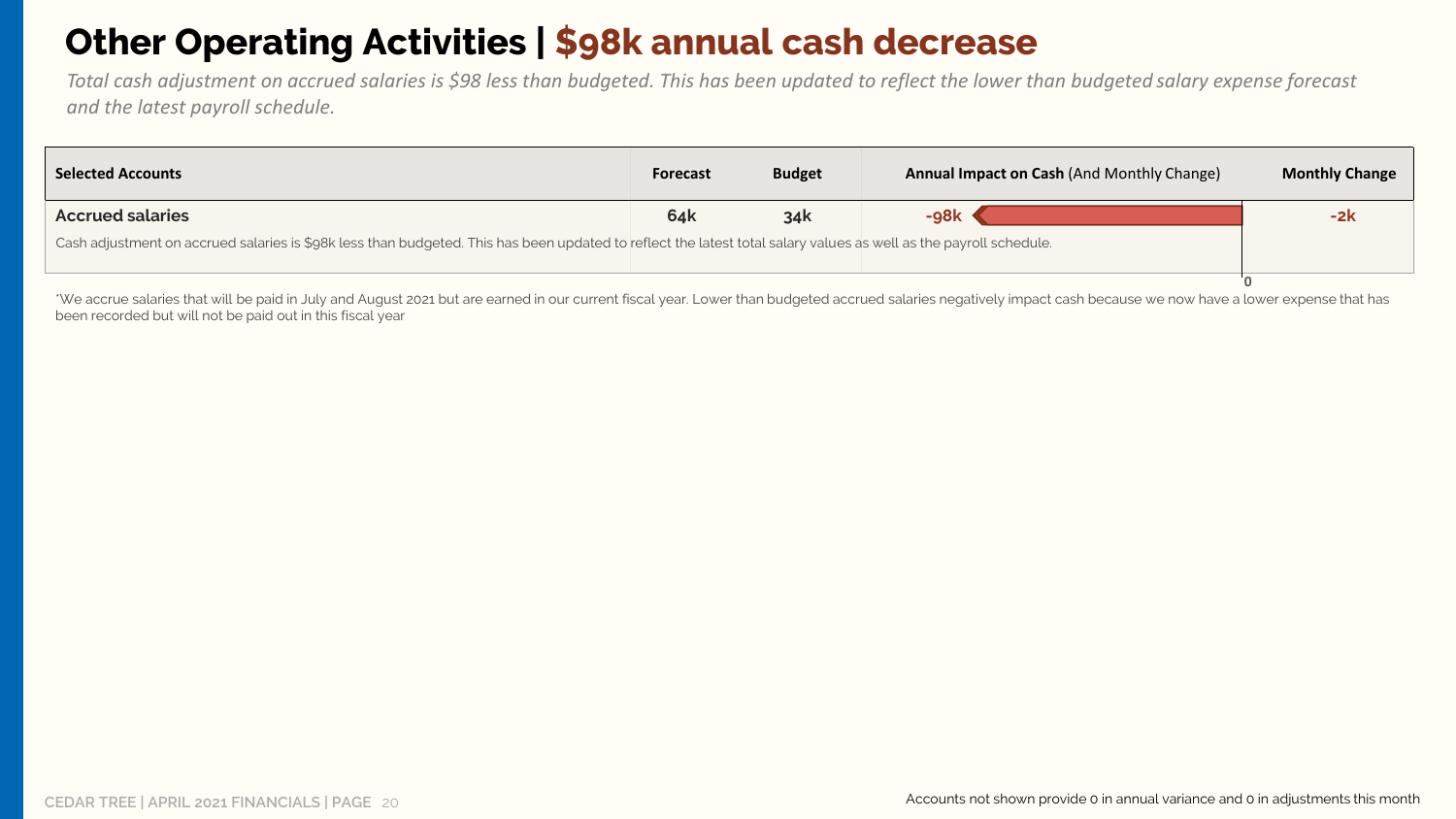

Please contact your EdOps Finance Specialist:

Atima Shahi

atima@ed-ops.com

202-717-4678

© EdOps 2017-2020